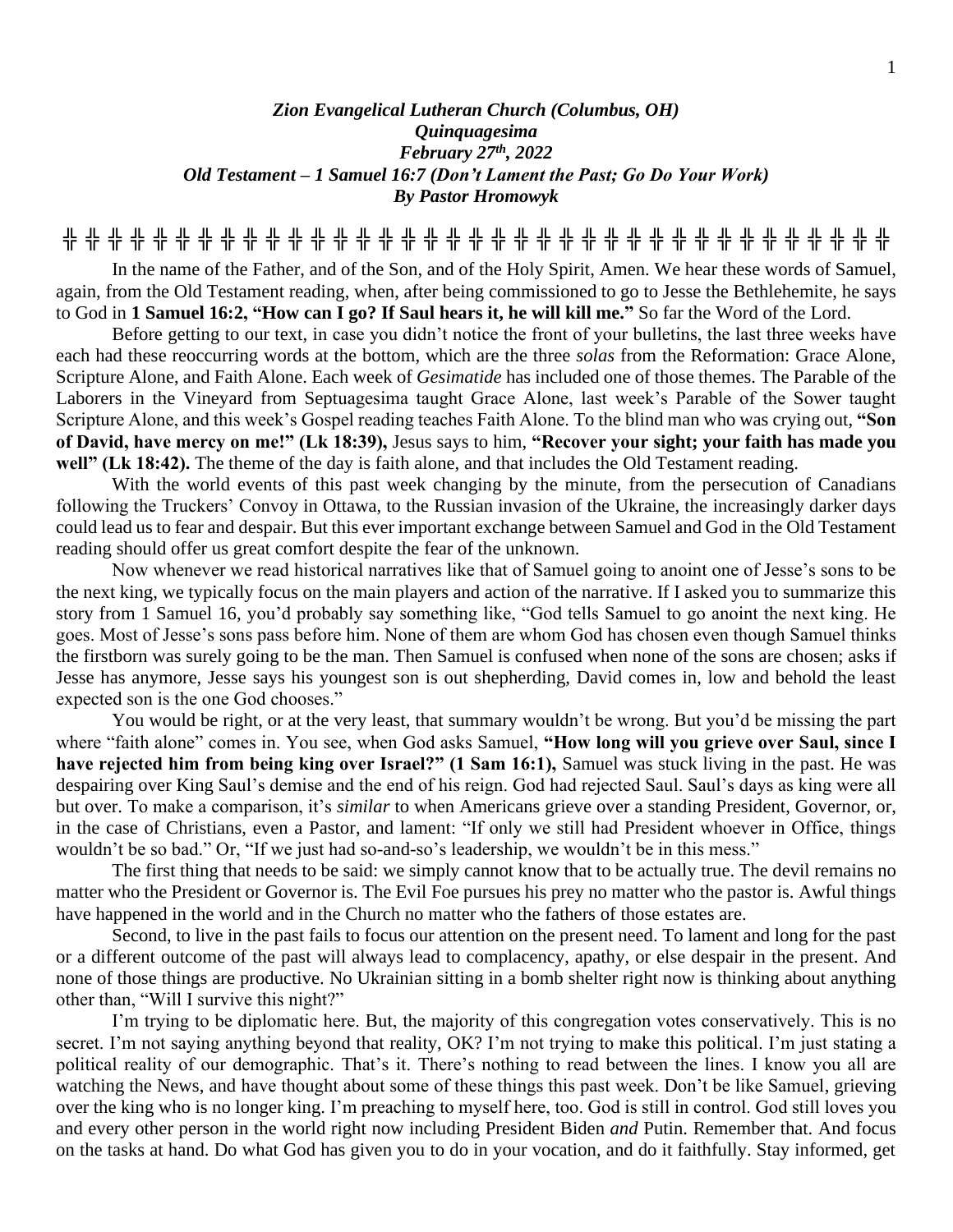the News, then put your phone down or shut off the TV or close out your browser, and get your hymnal out. That's what you can do right now, and actually be effective. You can actually make a difference. Pray the Litany as we will do today in place of the Prayer of the Church. Pray that God lead Putin to repentance. Pray that the persecution of Russian citizens protesting the war may stop. Pray that the rest of Europe and the world make wise decisions in these coming days. Obviously pray for everyone in Ukraine. The list goes on – you have so much more power than you realize, because you pray to a God who actually can make the big changes that you and I can't. And as Christians, when we pray in faith, God hears and will answer them in His way and in His time. And He's answering some prayers already. Who knows what greater disaster would already have happened if it were not for God who takes care of His creation! We confess this in the 2nd Commandment, "You shall not misuse the name of the Lord your God." The way to not misuse God's name is to call upon it in faith in every trouble, prayer, praise, and giving thanks. In the Large Catechism Luther writes better than I ever could, saying, "Indeed, many terrible and shocking disasters would fall upon us if God did not preserve us by our calling upon God's name. I have tried it myself. I learned by experience that often sudden great suffering was immediately averted and removed by calling on God. To confuse the devil, I say, we should always have this holy name in our mouth, so that the devil may not be able to injure us as he wishes" (LC I, 72).

Faith alone.

Get your hymnals out at home, pray the Litany, and conclude it with the Lord's Prayer. In the petition, "Thy will be done", we have this great confidence and comfort: "the devil's will and purpose and all our enemies shall and must fail and come to nothing, no matter how proud, secure, and powerful they know themselves to be. For if their will were not broken and hindered, God's kingdom could not remain on earth nor His name be hallowed" (LC III, 70). God always wins, even if His victories here on earth sometimes look like losses by human standards.

After God essentially asks Samuel, "Why are you still pouting over Saul", He simply says, **"Fill your horn with oil, and go. I will send you to Jesse the Bethlehemite, for I have provided for myself a king among his sons" (1 Sam 16:1).** The best way to combat complacency, apathy, and despair is to be set to work. So God sends Samuel to work. He commissions him, "Go!" But like anyone who wants to resist God's Call, like Jonah who flees in the opposite direction of Nineveh and gets on a ship sailing west, Samuel comes up with an excuse, which is the basis for the sermon today: "How can I go? If Saul hears it, he will kill me" (1 Sam 16:2).

Now, I called this an excuse. But it *is* a pretty good one, isn't it? At least by human standards, the sitting king, Saul, still had all the power to do whatever he wanted. And as any king would do to someone who espouses to take his place – by human standards – he would put an end to their reign before it even begins. Samuel had legitimate concerns. If he's the one anointing Saul's replacement, he'd be on the chopping block! This is not a "I didn't do my homework because my dog ate it" excuse. ...But it remains an excuse because Samuel tries to justify a reason to disobey God's command. God says, "Go", and Samuel doesn't want to. He fears for his life more than he fears God's wrath towards sin. Though his concerns are real, the one who trusts God must ask himself, "God has given me a duty to do. And I will do it, trusting that God will take care of me, and achieve HIS purpose! So what if Saul kills me?"

Faith alone.

What does God say to Samuel's concern about his life? Does God say, "It will be OK, Samuel?" Does God say, "Don't worry, you will be fine." …God does not even respond to his concern! He ignores it! The LORD simply replies, **"Take a heifer with you and say, 'I have come to sacrifice to the LORD'" (1 Sam 16:2).** The LORD sends him to work and gives him the instructions.

Heifers, by the way, were always used in peace offerings. Peace offerings were made to "acknowledge God's grace towards His people" (TLSB note Lev Ch. 3). The elders of Bethlehem asked Samuel as he arrived if he came peaceably. The heifer accompanying him should have sufficed to answer, but he nevertheless says, **"Peaceably" (1 Sam 16:5).** The peace with which Samuel came to Jesse's house was peace for him, too! The sacrifice acknowledged God's grace towards all His people

You need to trust that same peace. For our peace offering came once and for all with Christ's sacrifice on the cross. Faith alone.